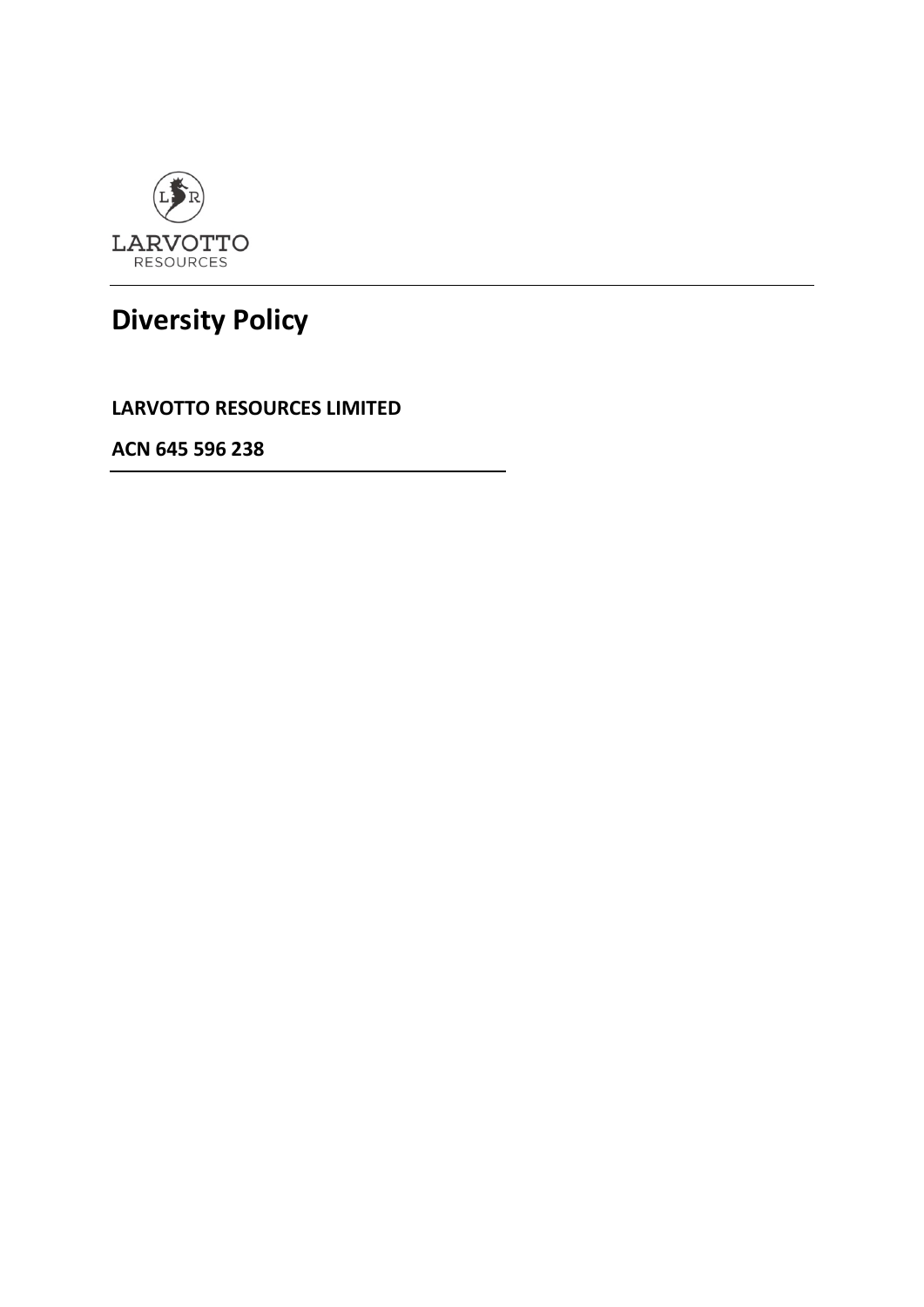## **1. Introduction**

The Company, the Company's stated values and all the Company's related bodies corporate are committed to workplace diversity.

The Company recognises the benefits arising from employee and Board diversity, including a broader pool of high quality employees, improving employee retention and motivation, accessing different perspectives and ideas and benefiting from all available talent.

The Company is committed to inclusion at all levels of the organisation, regardless of gender, marital or family status, sexual orientation, gender identity, age, disabilities, ethnicity, religious beliefs, cultural background, socio-economic background, perspective and experience.

To the extent practicable, the Company will consider the recommendations and guidance provided in the ASX Corporate Governance Council's *Corporate Governance Principles and Recommendations – 4th Edition* where appropriate to the Company.

This Diversity Policy does not form part of an employee's contract of employment with the Company, nor gives rise to contractual obligations. However, to the extent that the Diversity Policy requires an employee to do or refrain from doing something and at all times subject to legal obligations, the Diversity Policy forms a direction of the Company with which an employee is expected to comply.

### **2. Objectives**

The Diversity Policy provides a framework for the Company to achieve:

- (a) a diverse and skilled workforce, leading to continuous improvement in service delivery and achievement of corporate goals;
- (b) a workplace culture characterised by inclusive practices and behaviours for the benefit of all staff;
- (c) an inclusive workplace where discrimination, harassment, vilification and victimisation cannot and will not be tolerated;
- (d) improved employment, talent management and career development opportunities for women;
- (e) enhanced recruitment practices whereby the best person for the job is employed, which requires the consideration of a broad and diverse pool of talent;
- (f) a work environment that values and utilises the contributions of employees with diverse backgrounds, experiences and perspectives through improved awareness of the benefits of workforce diversity and successful management of diversity; and
- (g) awareness in all staff of their rights and responsibilities with regards to fairness, equity and respect for all aspects of diversity,

#### (collectively, the **Objectives**).

The Diversity Policy does not impose on the Company, its directors, officers, agents or employees any obligation to engage in, or justification for engaging in, any conduct which is illegal or contrary to any anti-discrimination or equal employment opportunity legislation or laws in any State or Territory of Australia or of any foreign jurisdiction.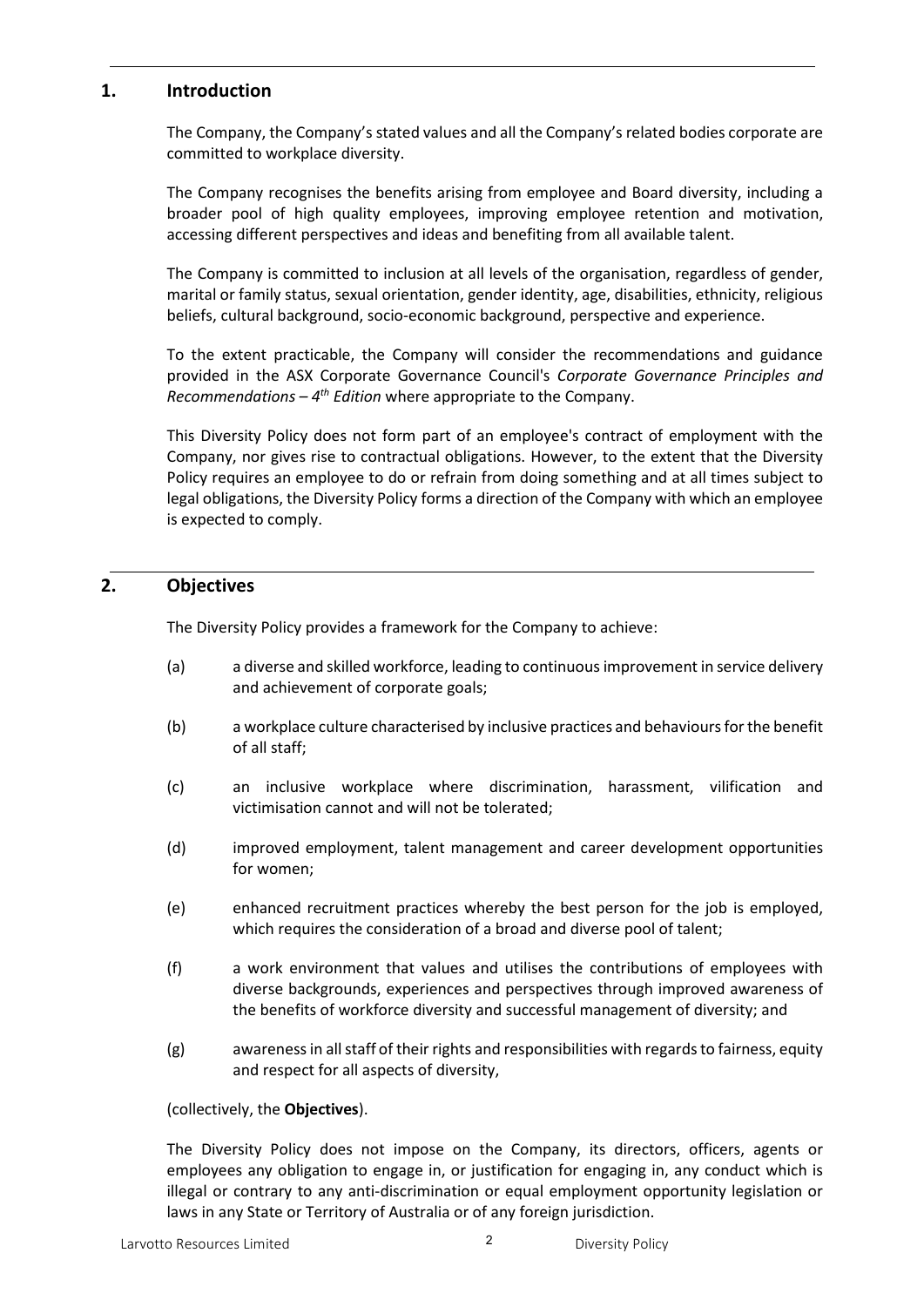## **3. Responsibilities**

#### **3.1 The Board's commitment**

The Board is committed to workplace diversity and supports representation of women at the senior level of the Company and on the Board where appropriate.

The Board maintains oversight and responsibility for the Company's continual monitoring of its diversity practices and development of strategies to meet the Objectives.

The Board is responsible for developing measurable objectives and strategies to meet the objectives of the Diversity Policy (**Measurable Objectives**) and monitoring the progress of the Measurable Objectives through the monitoring, evaluation and reporting mechanisms listed below. The Board shall annually assess any Measurable Objectives (if any), and the Company's progress towards achieving them.

The Board may also set Measurable Objectives for achieving gender diversity and monitor their achievement.

The Board will consider conducting all Board appointment processes in a manner that promotes gender diversity, including establishing a structured approach for identifying a pool of candidates, using external experts where necessary.

#### **3.2 Strategies**

The Company's diversity strategies may include:

- (a) recruiting from a diverse pool of candidates for all positions, including senior management and the Board;
- (b) reviewing succession plans to ensure an appropriate focus on diversity;
- (c) identifying specific factors to take account of in recruitment and selection processes to encourage diversity;
- (d) developing programs to develop a broader pool of skilled and experienced senior management and Board candidates, including, workplace development programs, mentoring programs and targeted training and development;
- (e) developing a culture which takes account of domestic responsibilities of employees; and
- (f) any other strategies the Board develops from time to time.

# **4. Monitoring and Evaluation**

The Chair of the Board will monitor the scope and currency of this policy.

The Company is responsible for implementing, monitoring and reporting on the Measurable Objectives.

Measurable Objectives as set by the Board, may be included in the annual key performance indicators for the Chief Executive Officer/Managing Director and senior executives.